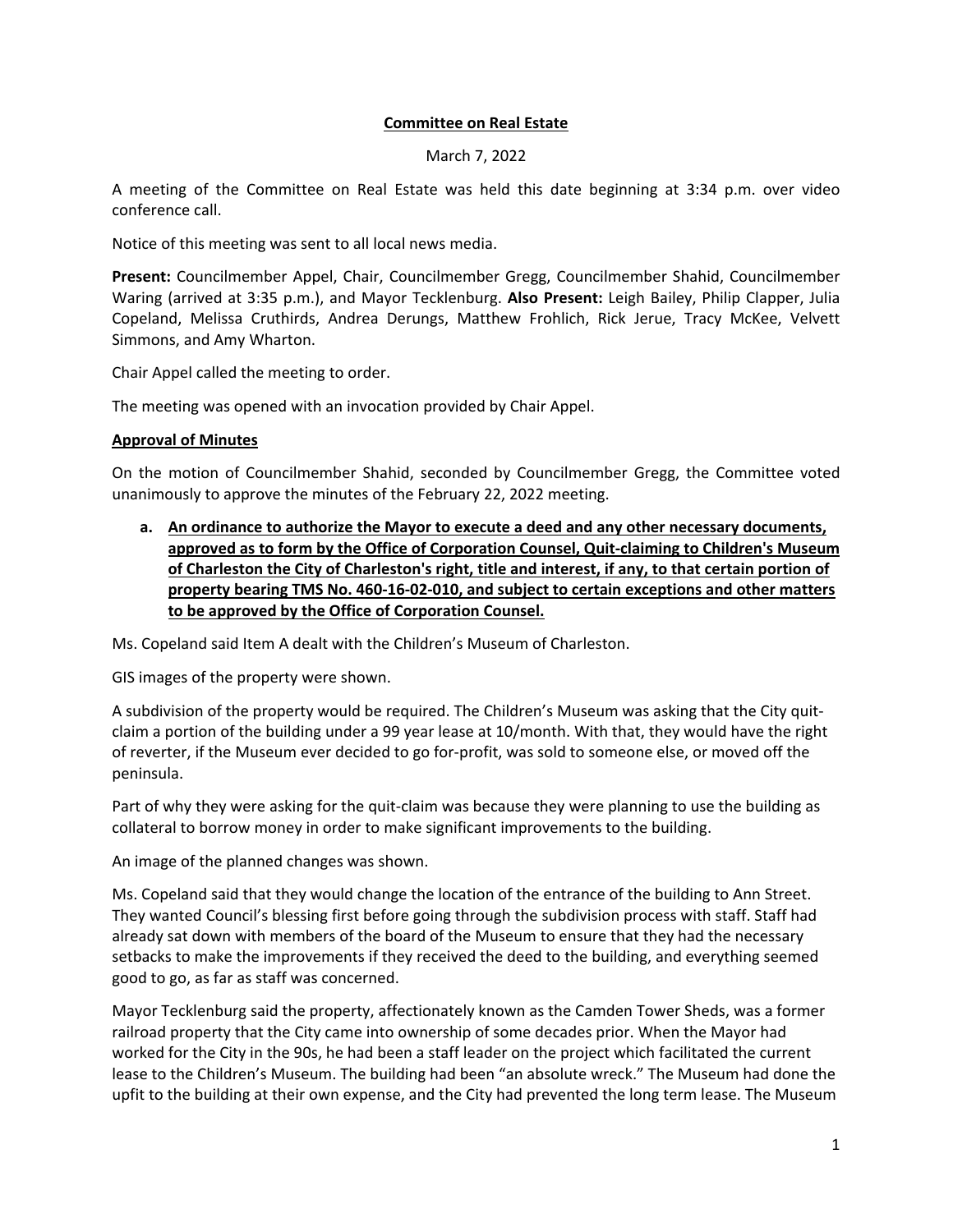was now at juncture where they wanted to make major capital improvements to the property and continue to operate it perpetually as a children's museum, which he thought was a good use for the City. If they ever chose to do anything different, the City would have a reverter. They claimed, and the Mayor concurred, that the fee simple ownership would help them with their financing of multi-million dollar improvements to the property. That was why they brought the Item to the Committee.

Councilmember Gregg asked why they would quit-claim before the subdivision.

Ms. Copeland said they would subdivide first, and then they would take it through the survey process and quit-claim process.

Chair Appel said he believed the idea of the presentation was to get some feedback from the Councilmembers before they went about the process. The process was complicated and backed up.

Councilmember Waring said he supported the museum, but did not understand why the lease needed to be for 99 years.

Ms. Copeland said she had misspoken. They would be quit-claiming the property to the Museum in fee simple, selling the building to them. The museum currently had about 47 years left on the lease that they were currently under. The Museum wanted fee simple title in order to obtain better loan conditions with the banks.

Councilmember Waring said that they might have needed to lease the property a little longer. It was a tepid subject, but they had had a situation with the Charleston School of Law and the Woolfe Street property, and the reverter clause. When another entity had come in and taken over the School of Law from the original group, that situation had changed. Another group could come in with the Museum, similarly. He liked the idea of the City maintaining ownership. He did like the idea of helping the Museum secure financing and do what they wanted to do if longer lease terms allowed it. He asked why they would give up the asset entirely, as they knew reverter clauses could be contested. Otherwise, he would have been on board. He thought they could accomplish the same thing by extending the lease so that the Museum could secure the financing under the lease terms. They would be able to secure the financing that way. The City and future Councils would have better options. 60 years in the future, none of those on Council would still be Councilmembers.

The goal was to help the Children's Museum to secure financing, which could be done on amenable terms, particularly while interest rates were down. He did not think they should have given up a City asset.

Councilmember Shahid asked how many Charleston area residents were being served by the Museum. It seemed to him that the number of residents that they were serving was not in proportion to the City's population. He had visited some years prior with Councilmember Shealy, and there had been students coming from outside City limits. He supported the Museum, but he wanted a breakdown of the number of children they were actually servicing in the City of Charleston, and more importantly, the number of children on the peninsula.

Mr. Jerue said they could get that information. One of the Museum's focuses was on Title I kids in CCSD, so there would be an awful lot of kids from outside of the City, but they were a part of CCSD. Title I kids were who they focused on the most, and they were the most disadvantaged kids in those schools.

Councilmember Shahid said he believed some of the figures were off, but he did believe there was a significant number of Title I children who used the Museum's services. He wanted to have a better idea of who their clients were, and who they were benefitting.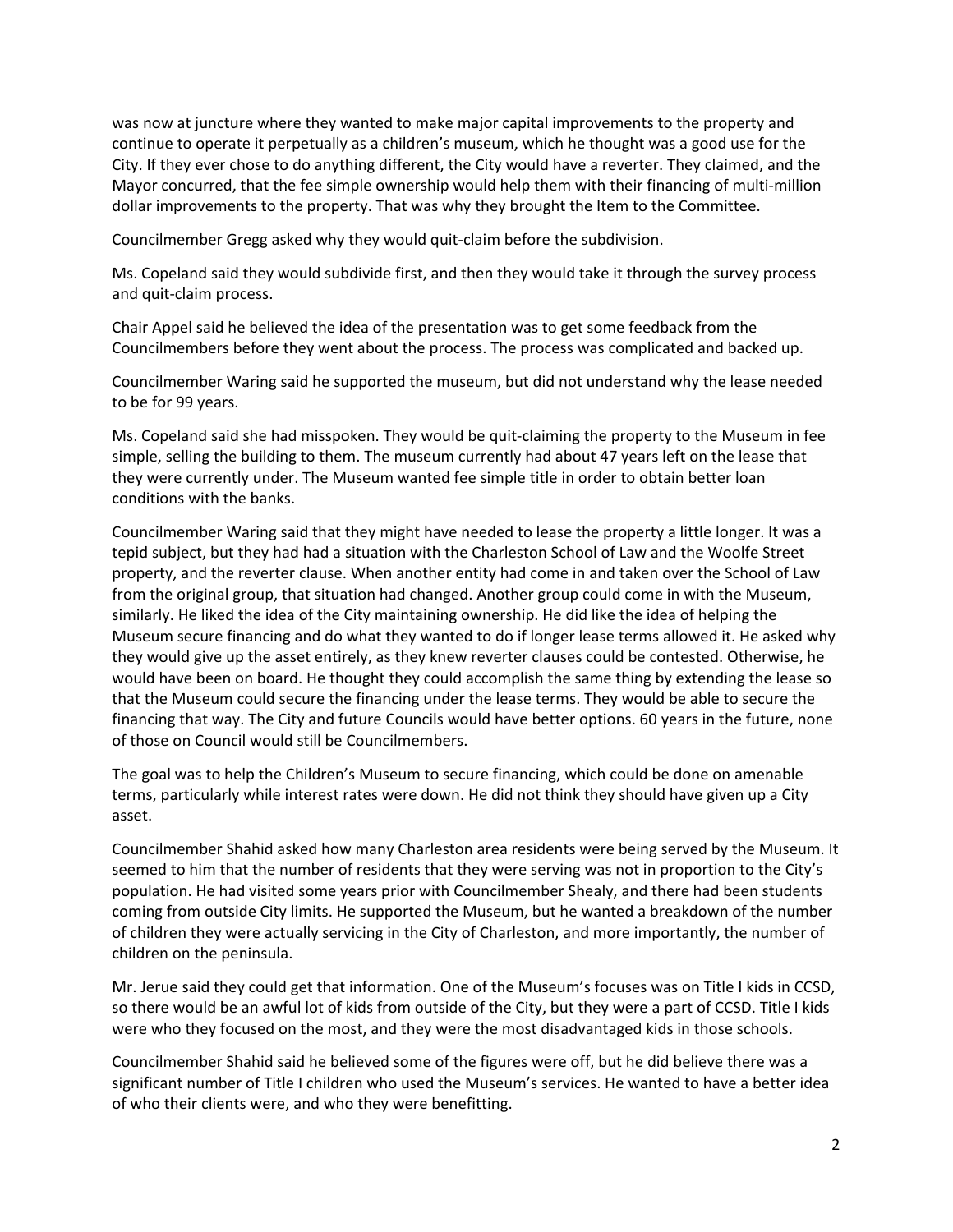As Councilmember Waring had said, they were going through the mess with the School of Law, and he did not want to repeat that. If there was another alternative to selling the property, he wanted to weigh their options.

He asked if there was any urgency to the Item, and if it needed to be done immediately.

Ms. Copeland confirmed that there was no urgency.

Councilmember Shahid asked if it was okay to defer the Item until they got more of the answers they were looking for. He wanted the Museum to be successful, but he wanted to find other options besides selling the property first. He had more questions than he had answers.

Chair Appel said he did not understand why a bank would lend money and take a mortgage on a piece of property that had a reverter clause in it, as the collateral could essentially get swept up from underneath them. He did not know if the concept would even work at all. It struck him as something that was a little exotic, from a commercial lending perspective.

Mayor Tecklenburg said that as long as the bank knew that the borrower intended to maintain the children's museum, which was there intent, he did not know whether that would matter to them. They would know those details when going into a deal.

He said it was neither lost on him nor on staff regarding a long term or longer term lease vs. a quit-claim deed. They had had discussions with the Museum about that. They had been lobbying for a few years to raise money for the upgrades to the facility. When COVID hit, attendance, operations, and donations had all gone down. Their early request was for the City to give them some money to help them do the renovation, from the point of view that it was a City building, and that the City should be replacing the HVAC system and making other improvements. The Museum had determined it would be around \$6-\$8 million worth of stuff. That was a valid point, but from the Mayor's institutional knowledge, he knew that it had not been set up that way back in the 1990s. The City leased them the property as it was and where it was, and the Museum agreed to take care of it. It came down to continuing the lease and giving them serious financial support, or moving to a fee simple agreement, which they claimed would help them get the funding and financing necessary so that they would not need to ask the City for a couple million dollars. He asked Ms. Copeland if that was correct.

Ms. Copeland said it was.

Councilmember Shahid asked if the Committee could get details on the situation. He asked if the Museum would come back to the City and ask for money if they could not secure a loan.

Councilmember Waring said he did not believe a quit-claim was the only way to help the Museum. He believed that would happen, regardless.

He said Roper St. Francis had closed its OB/GYN unit because there were not enough babies being born on the peninsula to make a profit. He had been on the Board of Roper St. Francis when that happened. In the long term, there would be less young people on the peninsula. The units in West Ashley and East Cooper were bursting at the seams. In regard to free and reduced lunch, he said that the last Census had said that the City was made up of 17% African Americans. He did not know if the data was accurate. He believed it was close, but he did not know if it was that low. Either way, at the end of the day, they wanted kids to have fun, regardless of their background. He and his family were members of the Museum.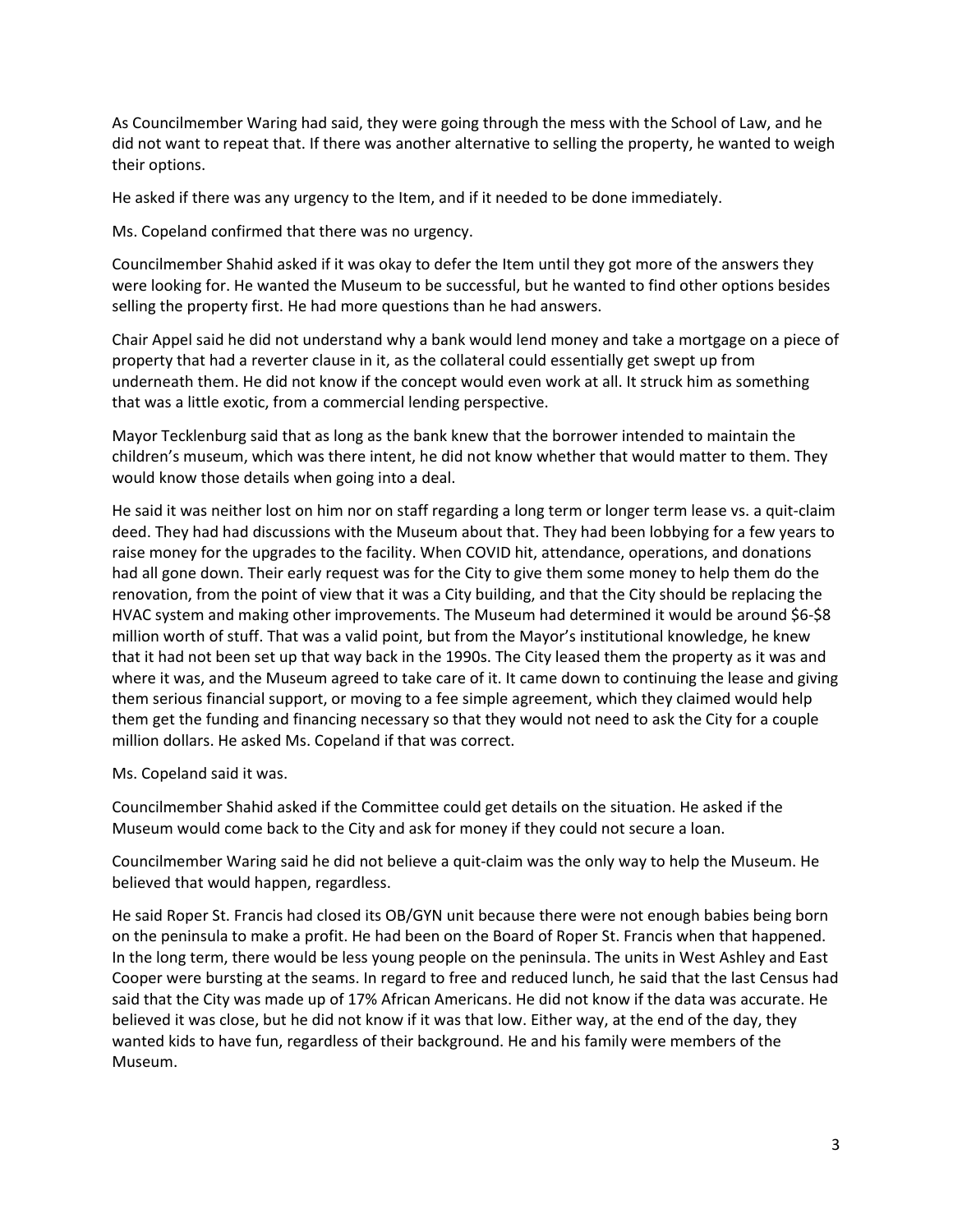He said the Visitor Center was an example of how the City could help the Museum. The CVB had more money than the Children's Museum, but the Museum had friends. There was a financial package that could be put together to help with the renovations at the Children's Museum, but he thought the City should control the property. They might have qualified for Tourism dollars, if tourists made up a significant portion of the demographics.

He thought everyone was on the same page in regard to wanting to help the Museum, but they had only been presented with one option. There may have been one or two other ways to do it.

Mayor Tecklenburg said they would be happy to bring the Museum to the next Committee Meeting to give the Committee an update on who they were serving and what renovations they were planning.

Councilmember Gregg asked who owned the Charleston Museum.

Councilmember Waring said he believed the County owned it.

Mayor Tecklenburg said he believed it was 50/50 between the County and the City.

On the motion of Councilmember Shahid, seconded by Councilmember Waring, the Committee voted unanimously to defer Item A.

Councilmember Waring said he hoped a future discussion would have more than one option being discussed.

Mayor Tecklenburg said they could make the Museum aware of the discussion they had had.

**b. Request approval of an ordinance authorizing the Mayor to execute on behalf of the City the Lease Agreement between the City of Charleston and Lucier Enterprises, LLC. The monthly base rent is \$3,816 (\$36 per square foot), with a 3% annual increase. The tenant will also reimburse the City for property taxes, insurance, and CAM. The property is owned by the City of Charleston (401-B King St.)(Suite B in the Francis Marion parking garage retail complex)(TMS No. 460-16-04-008).**

Ms. Bailey said the Item was a lease agreement for Suite B in the Francis Marion retail complex. It was a cigar lounge that had been there for a number of years. The lease had an initial 5 year term with several renewals. The base rent was \$36/sq. ft., which was around \$3,816/month, with a 3% annual increase. That was right in line with market rate. The tenant would also be reimbursing the City for property insurance, CAM expenses, and taxes. He would also be responsible for the majority of the maintenance and upkeep on the space.

The property was one of the City-owned properties that, since the mid-90s, had been under a master lease agreement with an outside party. The City was not handling the property management directly. That master lease had expired, and the Real Estate Management Division would be taking over and selfmanaging the space. They would be transitioning into the property management there.

Suite A was vacant. They were working on getting it on the market.

Mayor Tecklenburg said that the property, even though it was owned by the City, property taxes were levied upon it, as they were commercially leasing the property.

Ms. Bailey said the past year had netted the City around \$36,708 with the property management company handling things. With the City taking over management, there was potential revenue of around \$140,000.